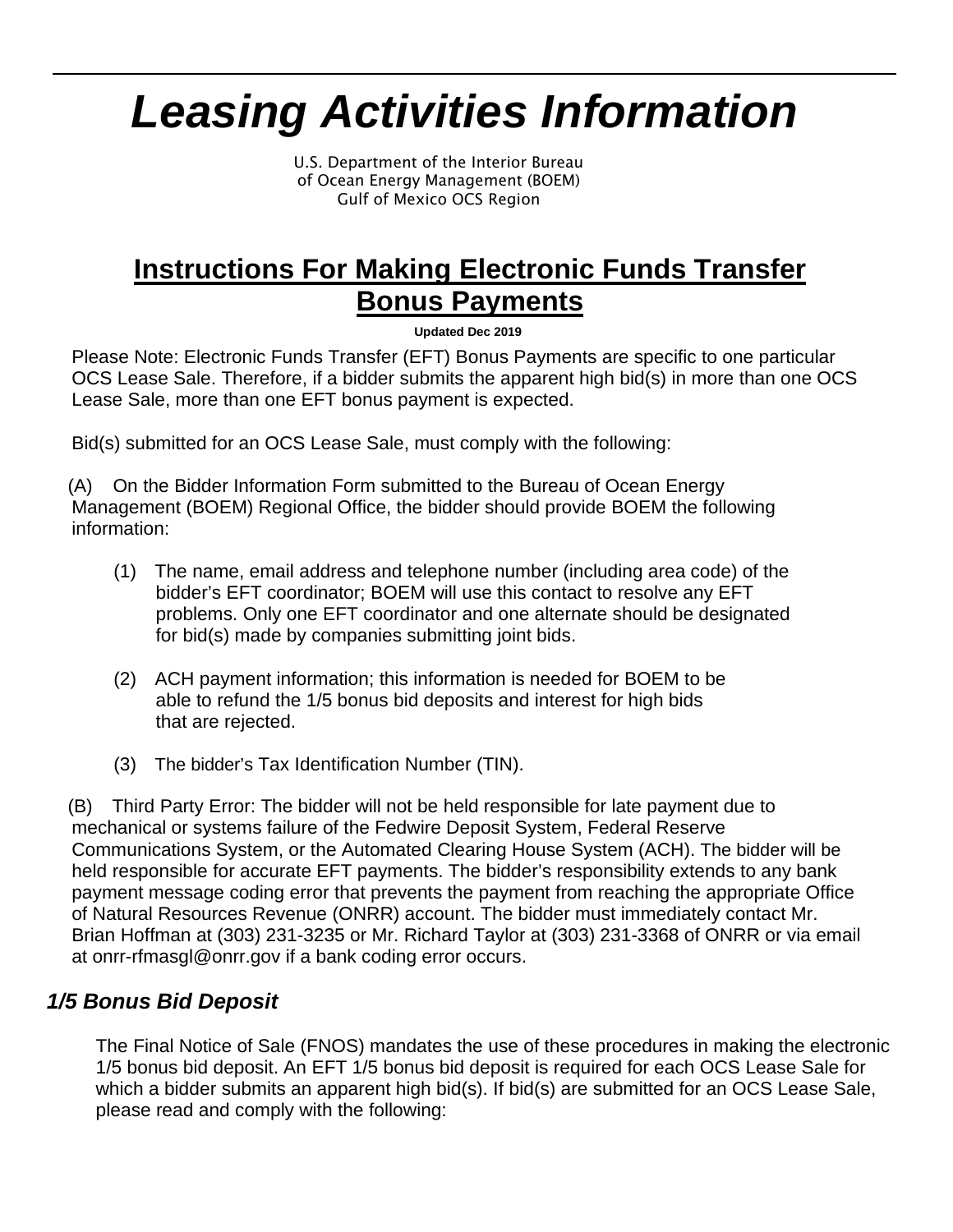A payment of the 1/5 bonus bid deposit must be made by EFT, payable to ONRR, following the detailed instructions contained on the ONRR website at [https://www.onrr.gov/ReportPay/payments.htm.](https://www.onrr.gov/ReportPay/payments.htm) Click on the [Electronic Payment Options](https://www.onrr.gov/ReportPay/payments.htm#EPO) link in the Payment Information section. Bidders must use either the **Fedwire Deposit System** (**FI #021030004**) or the **Automated Clearing House** (**ABA #05103670**). *Pay.gov may not be used for payment of the 1/5 bonus bid deposit.*

ONRR considers every signed bid to be a legally binding obligation on the part of the bidder(s) and the bidder shall comply with all applicable regulations, including paying the 1/5 bonus bid deposit on all apparent high bids. Bidders must instruct their bank to use EFT to deposit the 1/5 bonus bid in the appropriate United States Treasury account. The Receiving FI number (Fedwire Deposit System) and the Receiving ABA number (Automated Clearing House) printed in this document and required for the 1/5 bonus bid deposit have not changed. Bidders may continue to use the numbers used in recent years for their upcoming transactions until further notified. For any additional questions, call or email the ONRR Point of Contacts listed above in section B.

If bidders are currently an OCS mineral lease record title holder, operating rights owner, or a designated operator for an OCS mineral lease, AND if the bidders have never defaulted on 1/5 bonus bid deposit (via EFT or otherwise), bidders do NOT have to provide additional security for their EFT 1/5 bonus bid deposit. Otherwise, see **"Methods for Securing EFT 1/5 Bonus Bid Deposits"** for options of securing the EFT 1/5 bonus bid deposit.

- (1) **One EFT payment must be made for all leases for which a bidder has submitted the apparent high bid for each OCS Lease Sale.** BOEM will make available on our BOEM website the "Notification of EFT 1/5 Bonus Liability" report denoting the EFT liability shortly after bid reading. It is the responsibility of the bidder to obtain this report. This report is available on a sale specific basis and the bidder's EFT 1/5 bonus payment is also required on a sale specific basis. If you are unable to obtain this report, contact Ms. Tatiana Williams at (504) 736-7621.
- (2) **The EFT payment must be received in the appropriate United States Treasury account by the time stated in the Final Notice of Sale, generally 1:00 p.m. Eastern Time the day following bid reading (no exceptions). Please do not round up your 1/5 bonus bid deposit amounts.**
- (3) If the EFT payment is deficient in amount (payment is less than the sum total of your 1/5 bonus bids for high bids), the bidder will correct the deficient payment immediately, but no later than 1:00 p.m. Eastern Time of the day following bid reading.
- (4) Should a bidder default on the 1/5 bonus bid deposit by EFT, any or all of the bidder's bids may be rejected at BOEM's discretion. Additionally, the bidder will be required to secure EFT 1/5 bonus bid deposits in future OCS lease sales. Where applicable, BOEM will call on the instrument used to secure the 1/5 bonus bid deposit in the case of default.
- (5) After BOEM has received the bidder's EFT 1/5 bonus bid deposit, the bidder may submit to BOEM a written request to release its financial assurance that served as security for its EFT 1/5 bonus bid deposit.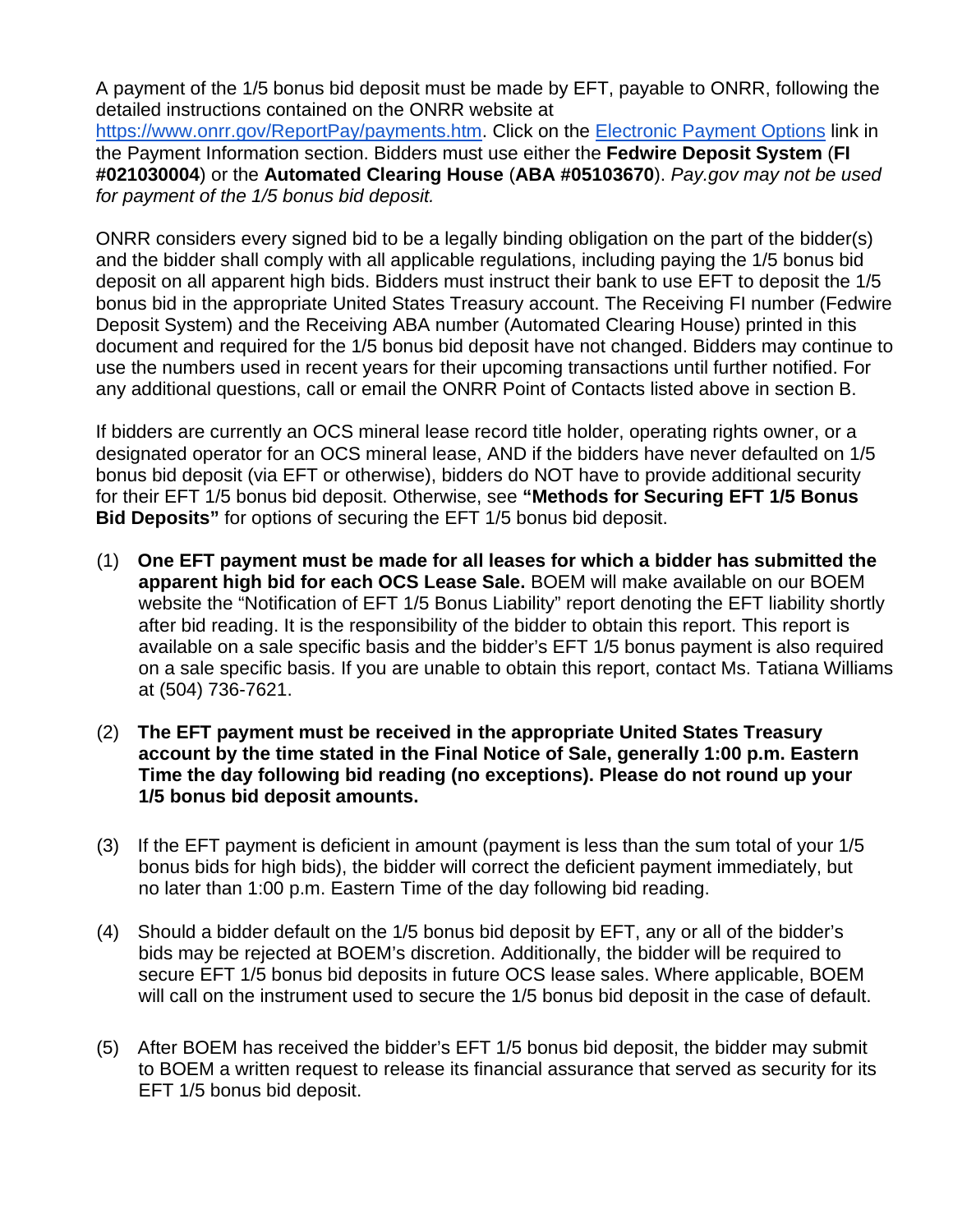# *4/5 Bonus & Rent Payment*

Pursuant to 30 CFR 218.155 and 556.520(a), ONRR requires the use of EFT procedures in making payment of the 4/5 bonus and first year rental amounts. If a high bid is submitted and it is deemed to be acceptable by BOEM, please read and comply with the following:

Payment of the 4/5 bonus and first year rental must be by EFT, payable to ONRR. Bidders must use either the **Fedwire Deposit System** (**FI# 021030004**) or the **Automated Clearing House**  (**ABA# 05103670**). *Pay.gov may not be used for payment of the 4/5 bonus and first year rental.*

The Regional Director of the OCS Regional Office conducting the lease offering will advise bidders of bid acceptance. After notification, bidders must instruct their bank to EFT the 4/5 bonus and first year rental payment to the appropriate United States Treasury account. The Receiving FI number (Fedwire Deposit System) and the Receiving ABA number (Automated Clearing House) printed in this document required for the 4/5 bonus and first year rental payment have not changed. Bidders may continue to use the numbers used in recent years for their upcoming transactions until further notified.

- (1) EFT payments must be received in the appropriate United States Treasury Account no later than 12:00 pm Eastern Standard Time, on the 11<sup>th</sup> business day after receipt of the lease forms. A business day is considered a day on which the OCS Regional Office issuing the lease is open for business.
- (2) If the EFT payment is deficient in amount (ie. partial payment), the correct payment must be received within two days after the ONRR notification. However, ONRR will assess an interest charge on such deficient payments using the same interest rate assessed for late royalty payments.
- (3) Failure to pay by EFT within the time specified above will result in forfeiture of the 1/5 bonus bid deposit and the authorized officer will not execute the lease.
- (4) One EFT payment for multiple leases is preferred. If there is not enough room in the beneficiary [Fedwire] or addendum [ACH] records to identify leases being paid off, supply lease numbers via fax (303) 231-3501, contact either Richard Taylor at (303) 231-3368, Brian Hoffman at (303) 231-3235 or via email at [onrr-rfmasgl@onrr.gov.](mailto:onrr-rfmasgl@onrr.gov) If there are simultaneous OCS sales occurring, a separate payment must be made for each lease sale.
- (5) We request that the bidder's EFT payment contain both the 4/5 bonus(es) and the first year rental payment(s) as one transaction. If this is not possible, please transmit the total amount due to execute the lease(s) in one business day.

#### **Methods for Securing EFT 1/5 Bonus Bid Deposits**

If the bidder is **NOT** currently an OCS mineral lease record title holder operating rights owner, or a designated operator for an OCS mineral lease, **OR** if the bidder has ever defaulted on a 1/5 bonus bid deposit in a previous OCS Lease Sale, the bidder **MUST** secure its EFT 1/5 bonus bid deposit(s) by using one of the methods listed below. The financial assurance instrument(s) associated with the methods listed below should cover at least 1/5 of the sum of all bids that the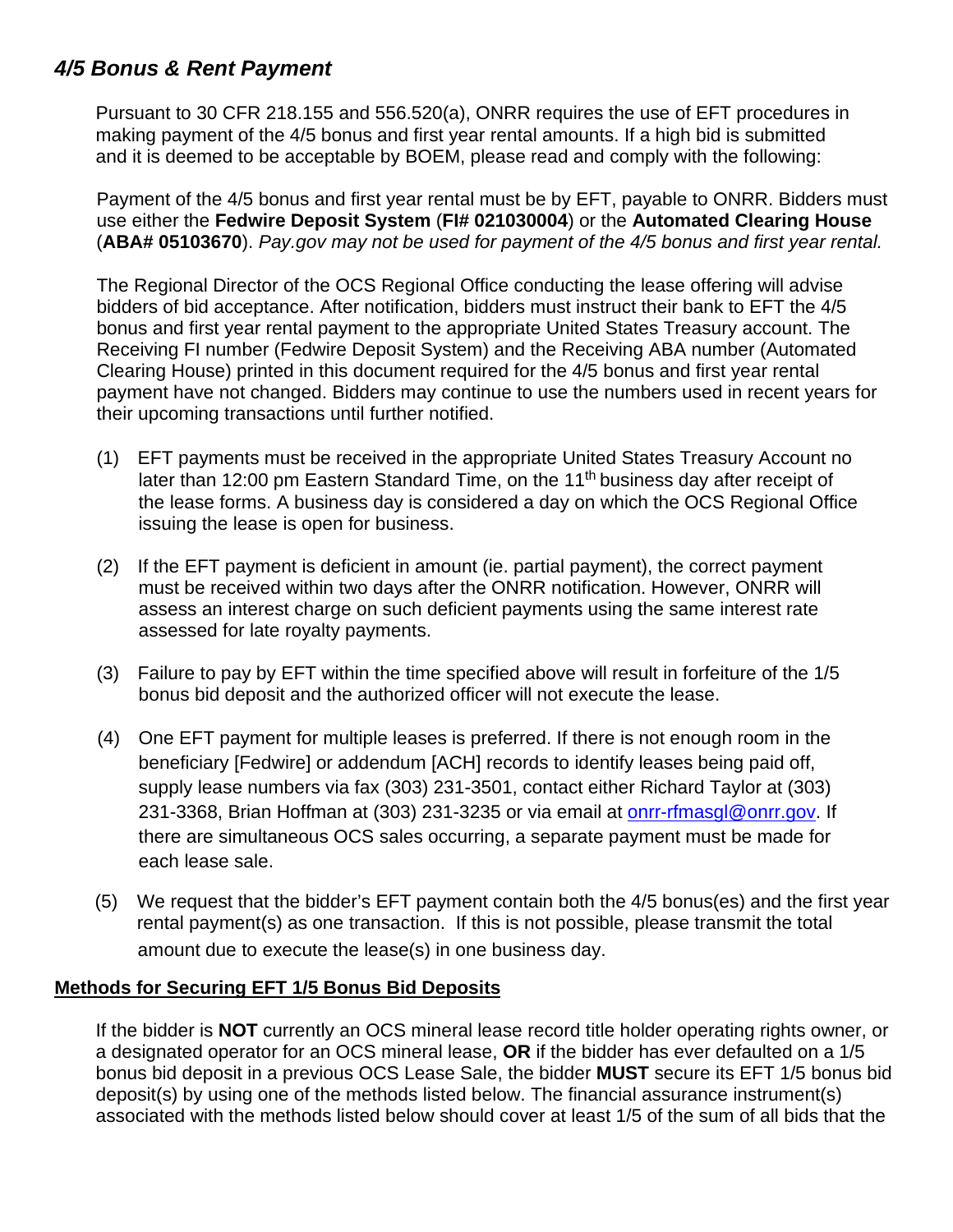bidder is submitting for an OCS lease sale, including joint bids. The bidder should submit its financial assurance documents securing its 1/5 bonus bid(s) to BOEM **well in advance of submitting its bids**, to allow time for BOEM to process the financial assurance instrument(s), for the bidder to take any necessary curative actions, and for BOEM to approve/accept the financial assurance instrument(s).

Bidders may use one of the following methods to secure their EFT 1/5 bonus bid deposit(s):

(1) *Third Party Guaranty*. If this option is used to secure EFT 1/5 bonus bid deposits, the Guarantor that guarantees the bidder's EFT 1/5 bonus bid deposit must be an active OCS mineral lease record title holder, operating rights owner, OR a designated operator for an active OCS mineral lease. The Guarantor must expressly consent to guarantee at least 1/5 of the sum of all bids that the bidder will submit for an OCS lease sale, including joint bids. The Third Party Guaranty should be submitted to BOEM well in advance of the bidder submitting its bid(s). This allows time for BOEM to process the Third Party Guaranty, for the bidder and/or Guarantor to take any necessary curative actions, and for BOEM to approve/accept the Third Party Guaranty **prior to bid submission.** Should a bidder default on the EFT 1/5 bonus bid deposit, BOEM will call upon the Guarantor to cover the delinquent payment. A Third Party Guaranty template can be found at:

<https://www.bsee.gov/sites/bsee.gov/files/notices-to-lessees-ntl/administration/08-n07-att1.pdf>

(2) *Amended Area-wide Coverage*. If this option is used to secure the EFT 1/5 bonus bid deposit, the bidder must amend its \$3 million area-wide development bond by submitting a notarized rider from the issuing surety to BOEM for approval. The notarized rider must contain provisions that the bond may be used to cover pre-lease obligations. If the 1/5 bonus bid deposit of the total of all bids for a bidder exceeds the \$3 million penal sum of the bond, the bidder should contact BOEM as soon as possible to discuss options for securing the 1/5 bonus bid under these circumstances. All other terms and conditions of the bond must remain unchanged. The bidder must submit the notarized rider to BOEM well in advance of submitting its bid(s). This allows time for BOEM to process the rider, for the bidder and/or surety to take any necessary curative actions, and for BOEM to approve/accept the rider **prior to bid submission.**

If the \$3 million area-wide development bond coverage is through a U.S. Treasury Note, the bidder must submit to BOEM a notarized letter from the bidder, agreeing that the Treasury Note may be used to cover pre-lease obligations until the bidder makes its EFT deposit. If the 1/5 bonus bid deposit of the total of all bids for a bidder exceeds the \$3 million, the bidder should contact BOEM as soon as possible to discuss options for securing the 1/5 bonus bid under these circumstances. The bidder must submit the notarized letter to BOEM well in advance of submitting its bid(s). This allows time for BOEM to process the notarized letter, for the bidder to take any necessary curative actions, and for BOEM to approve/accept the notarized letter **prior to bid submission**.

Should a bidder default on the EFT 1/5 bonus bid deposit, BOEM will call upon the bond/Treasury Note to cover the delinquent payment.

(3) *A Letter of Credit (LOC)*. If this option is used to secure the EFT 1/5 bonus bid deposit, the bidder must use a clean, stand-by, irrevocable LOC. The LOC must be submitted for an amount that is at least 1/5 of the sum of all bids that the bidder will submit for an OCS lease sale, including joint bids. The bidder must submit the LOC to BOEM well in advance of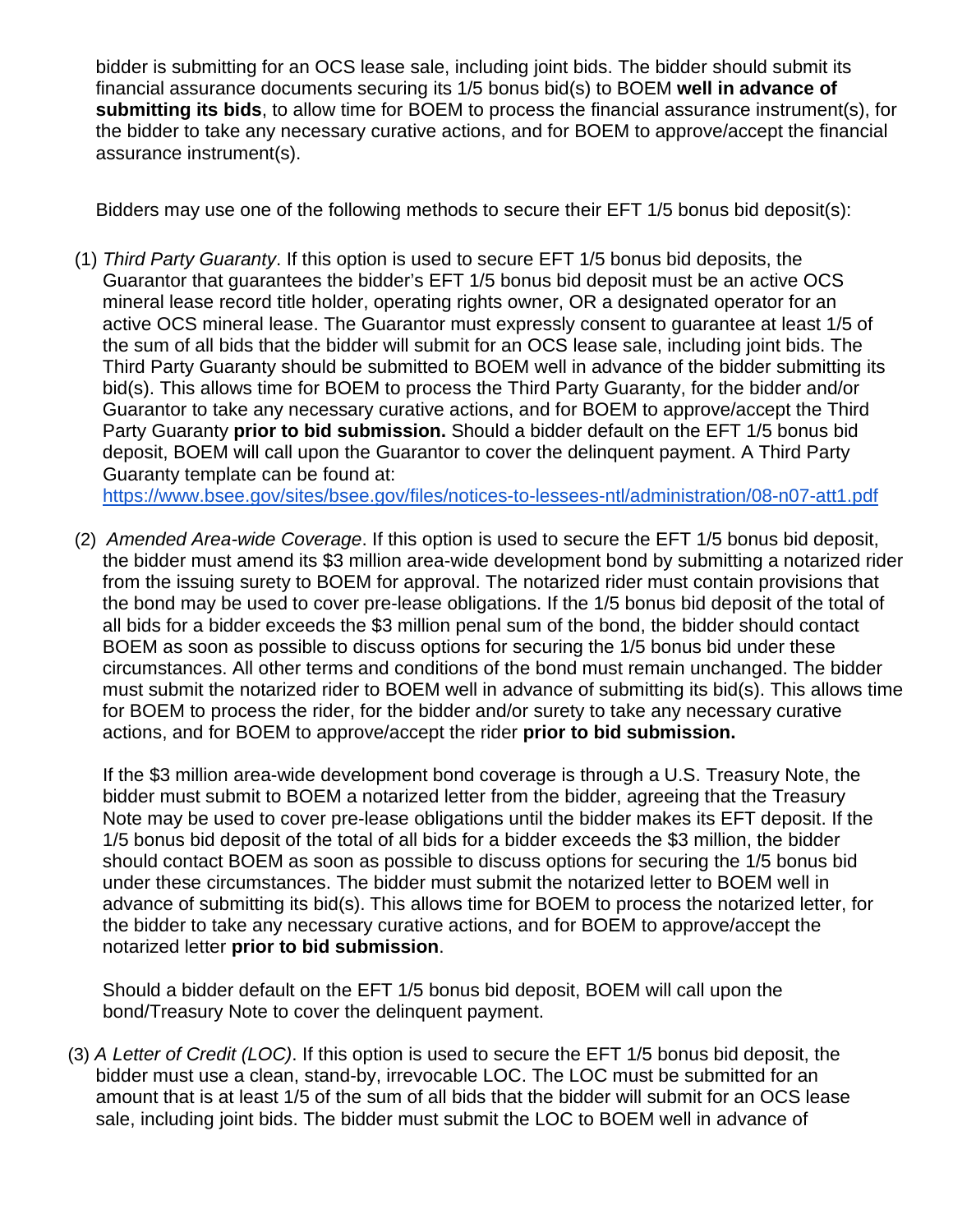submitting its bid(s). This allows time for BOEM to process the LOC, for the bidder to take any necessary curative actions, and for BOEM to approve/accept LOC **prior to bid submission.**

The LOC must have a minimum coverage period of 120 days beginning with the date of the OCS Lease sale. The LOC must be from a bank incorporated in the United States that has a minimum Thomson BankWatch rating of:

> "C" for a LOC less than \$1 million; "B/C" for a LOC between \$1 million to \$10 million; or "B" for a LOC over \$10 million.

The bidder is responsible for verifying that the bank provides a current rating to BOEM. The issuing bank must submit this rating with each LOC. If the issuing bank's rating falls below the minimum acceptable level, the bidder must submit a satisfactory replacement surety or BOEM may consider the bids to not be appropriately secured and therefore invalid.

If the institution issuing the LOC becomes insolvent, BOEM will require an immediate replacement surety unless the current LOC is transferred in whole and completely honored by the receiving institution. If the bidder does not provide a replacement surety, BOEM may consider the bids to not be appropriately secured and therefore invalid.

Should the bidder default on the EFT 1/5 bonus bid deposit, BOEM will call the LOC to cover the delinquent payment.

(4) *Advanced EFT Payment*. If this option is used to secure the EFT 1/5 bonus bid deposit, the Advanced EFT payment must be submitted for at least 1/5 of the sum of all bids that the bidder submits for an OCS lease sale, including joint bids. The bidder should make its Advanced EFT payment well in advance of submitting its bid(s). This allows time for the payment to be processed, for the bidder to take any necessary curative actions, and for the payment to clear.

**Please note that only bidders requiring security for their EFT 1/5 bonus bid deposit should consider making an Advanced EFT payment.** If the bidder does NOT have to secure the EFT 1/5 bonus payment (i.e. the bidder is an OCS mineral lease record title holder operating rights owner, or designated operator for an OCS mineral lease and has a history of accurate and timely 1/5 bonus payments) then the bidder should wait until the bids are opened and read and BOEM determines the EFT liability for the bidder's high bids to make the EFT 1/5 bonus bid deposit.

If this option is used to secure your EFT 1/5 bonus bid deposit, either the **Fedwire Deposit System** or the **Automated Clearing House** (see Attachments 1 and 2 for formats) must be used. One EFT payment must be made for 1/5 of the sum of the bids for **all** blocks for which the bidder submitted a bid, including joint bids. The **EFT payment must be received and deposited in the appropriate United States Treasury account before the bidder submits its bid(s)**. Bidders are reminded that the bid submission deadline is generally 10:00 a.m. Central Standard Time the day before bid reading.

 The bidder should provide, at the time it submits its bid, a confirmation or tracking number for its Advanced EFT Payment, the name of the company submitting the payment as it appears on the payment, and the date the payment was submitted in order for BOEM to confirm the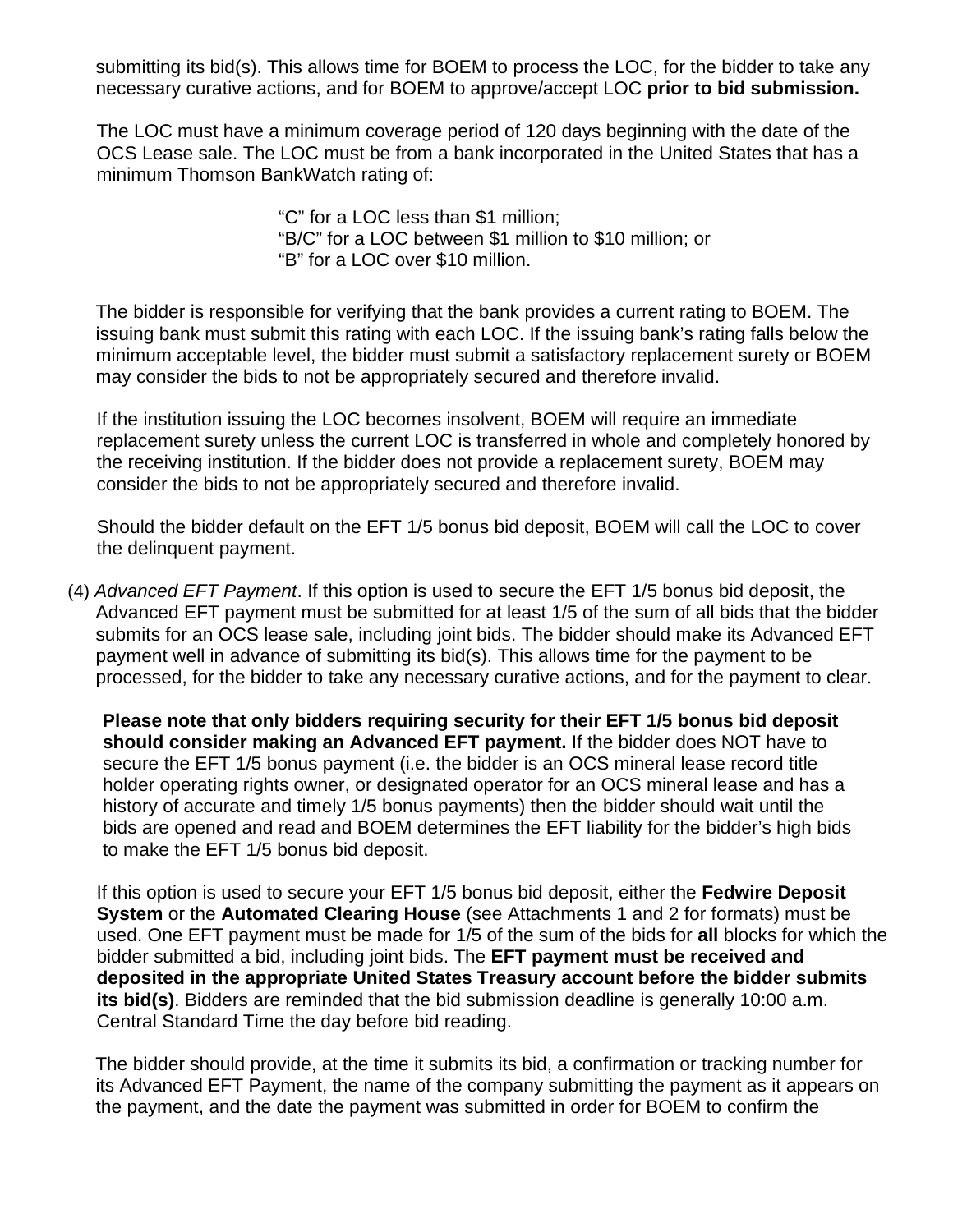payment with ONRR. Submitting payment to the financial institution at least five business days prior to submitting bids will help ensure that the Office of Foreign Assets Control and the U.S. Department of the Treasury have the needed time to screen and process the Advanced EFT Payment so that they post it to ONRR prior to the bids being submitted. ONRR cannot confirm payment until the monies have been moved into settlement status by the U.S. Treasury. BOEM will not accept bids from bidders whose Advance EFT payments it cannot confirm with ONRR.

Once the bids are opened and read, BOEM will determine the bidder's 1/5 bonus liability. Should the 1/5 bonus liability be less than the Advanced EFT payment (i.e., the bidder was not the high bidder on all bids submitted), ONRR will contact the bidder the same day to refund the difference (the Advanced EFT payment minus the 1/5 bonus liability of the blocks on which the bidder was not the high bidder) without interest. That refund (when applicable) will be transmitted using ACH according to the payment information provided by the bidder at the time of bid submission on the bidder information form.

For any additional information regarding the above listed Methods for Securing EFT 1/5 Bonus Bid Deposits, please contact Ms. Tatiana Williams at (504) 736-7621.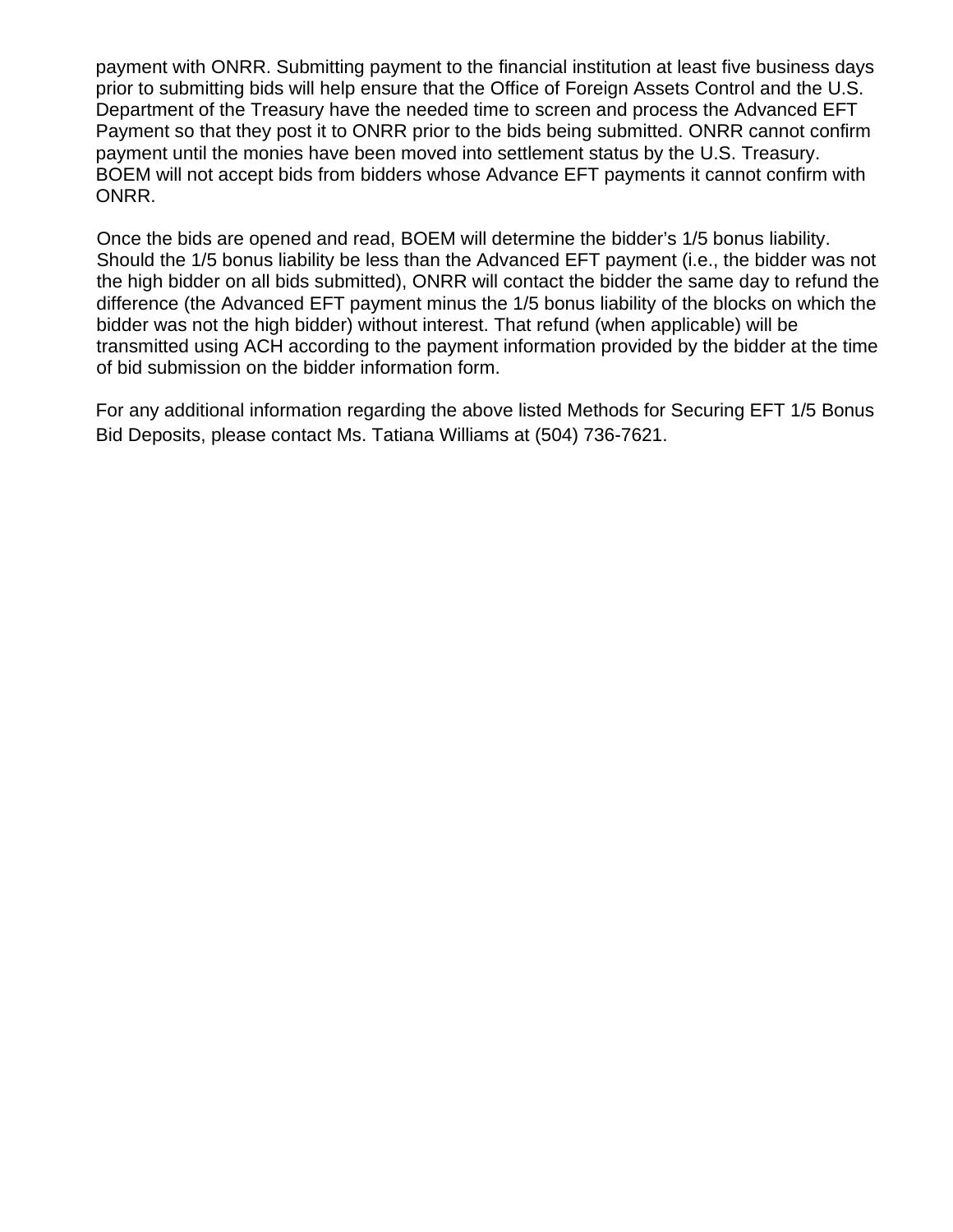# **UNITED STATES DEPARTMENT OF THE INTERIOR OFFICE OF NATURAL RESOURCES REVENUE**

### **INSTRUCTION GUIDE FOR FEDWIRE DEPOSIT SYSTEM SALE PAYMENTS**

| Fedwire<br>Field Tag | <b>Fedwire Field Name</b>                         | Required Information                                                                  |
|----------------------|---------------------------------------------------|---------------------------------------------------------------------------------------|
| ${1510}$             | Type/Subtype                                      | 1000                                                                                  |
| ${2000}$             | Amount                                            | \$999,999.99                                                                          |
| {3400}               | Receiver ABA routing number                       | 021030004                                                                             |
| ${3400}$             | Receiver ABA short name                           | <b>TREAS NYC</b>                                                                      |
| ${3600}$             | Business Function Code                            | CTR                                                                                   |
| ${4200}$             | Beneficiary Identifier                            | 14170001                                                                              |
| ${4200}$             | <b>Beneficiary Name</b>                           | Department of the Interior<br>Office of Natural Resources Revenue Denver,<br>Colorado |
| ${5000}$             | Originator                                        | XYZOO Oil Company<br>12345 Pleasant Avenue<br>Broncoville, HI                         |
| (6000)               | Originator to Beneficiary Information<br>- Line 1 | SaleXXX, QualXXXX, *XXLeases                                                          |
| ${6000}$             | Originator to Beneficiary Information<br>- Line 2 |                                                                                       |
| ${6000}$             | Originator to Beneficiary Information<br>- Line 3 |                                                                                       |
| ${6000}$             | Originator to Beneficiary Information<br>- Line 4 |                                                                                       |

#### **FEDWIRE 1/5 BONUS MESSAGE FORMAT**

 $*XX$  = number of awarded high bid leases.

#### **Sample: Message Format To Pay 1/5 Bonus Bid Deposit**

| <b>Amount of Wire</b>            | \$999,999.99                               |
|----------------------------------|--------------------------------------------|
| <b>Receiver FI</b>               | 021030004                                  |
| <b>Business Function</b>         | CTR                                        |
| <b>Beneficiary</b>               | 14170001 Department of                     |
|                                  | Interior                                   |
|                                  | <b>Office of Natural Resources Revenue</b> |
|                                  | Denver, CO                                 |
| Originator                       | XYZOO Oil Company 12345                    |
|                                  | <b>Pleasant Avenue</b>                     |
|                                  | Broncoville, HI                            |
| <b>Originator to Beneficiary</b> | Sale222, Qual9999, *XXLeases               |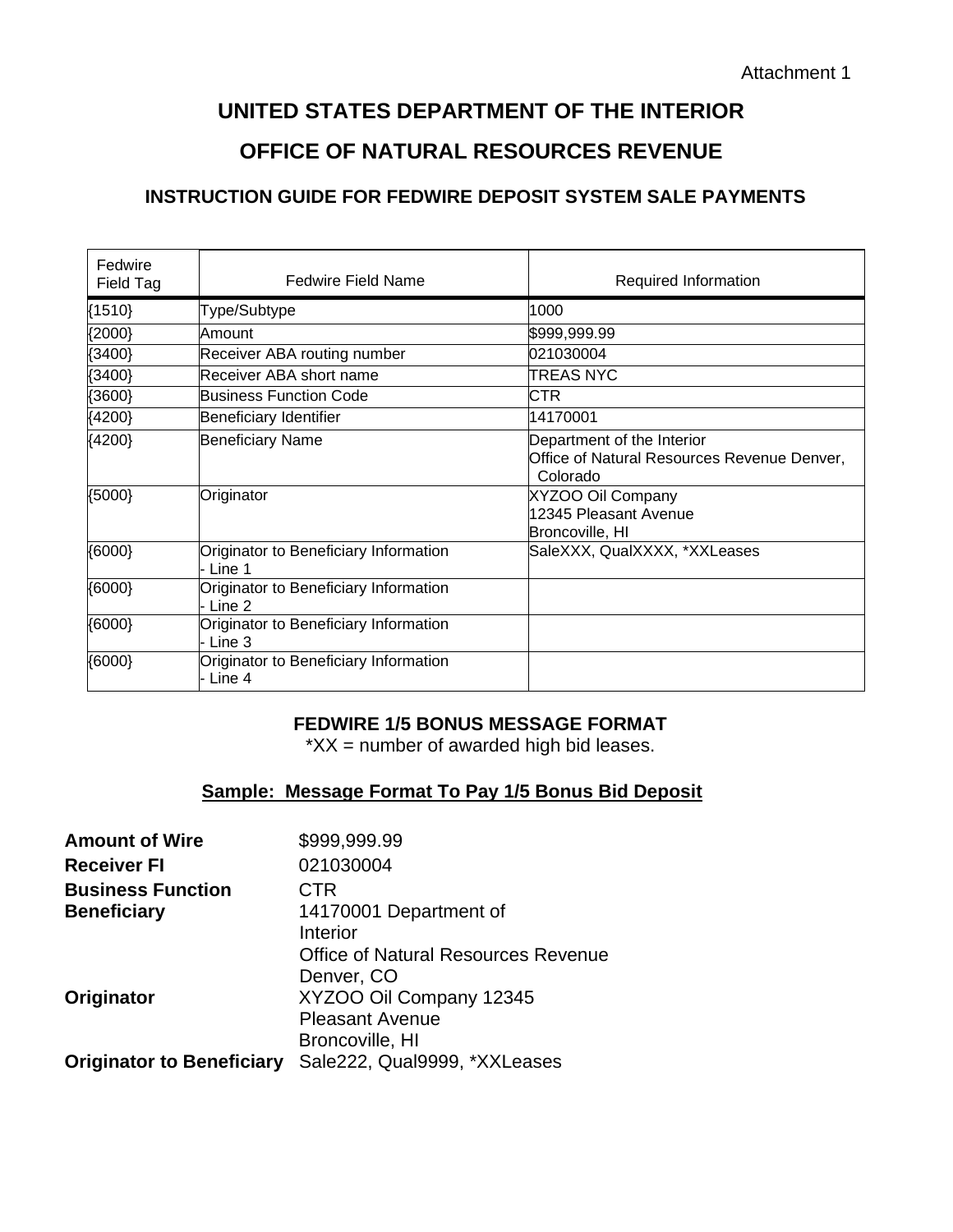# **UNITED STATES DEPARTMENT OF THE INTERIOR OFFICE OF NATURAL RESOURCES REVENUE**

## **INSTRUCTION GUIDE FOR FEDWIRE DEPOSIT SYSTEM SALE PAYMENTS**

| Fedwire<br>Field Tag | <b>Fedwire Field Name</b>                       | Required Information                                                                  |
|----------------------|-------------------------------------------------|---------------------------------------------------------------------------------------|
| ${1510}$             | Type/Subtype                                    | 1000                                                                                  |
| ${2000}$             | Amount                                          | \$999,999.99                                                                          |
| ${3400}$             | Receiver ABA routing number                     | 021030004                                                                             |
| ${3400}$             | Receiver ABA short name                         | TREAS NYC                                                                             |
| ${3600}$             | Business Function Code                          | <b>CTR</b>                                                                            |
| ${4200}$             | Beneficiary Identifier                          | 14170001                                                                              |
| ${4200}$             | <b>Beneficiary Name</b>                         | Department of the Interior<br>Office of Natural Resources Revenue Denver,<br>Colorado |
| ${5000}$             | Originator                                      | XYZOO Oil Company<br>12345 Pleasant Avenue<br>Broncoville, HI                         |
| (0000)               | Originator to Beneficiary Information<br>Line 1 | SaleXXX, QualXXXX, Leases GXXXXX,                                                     |
| ${6000}$             | Originator to Beneficiary Information<br>Line 2 | GXXXXX, GXXXXX, GXXXXX,                                                               |
| ${6000}$             | Originator to Beneficiary Information<br>Line 3 | GXXXXX, GXXXXX, GXXXXX,                                                               |
| ${6000}$             | Originator to Beneficiary Information<br>Line 4 | GXXXXX, GXXXXX, GXXXXX                                                                |

#### **RENT AND 4/5 BONUS MESSAGE FORMAT**

Originator to Beneficiary – You may fax lease numbers to (303) 231-3501 if there are too many characters to fit.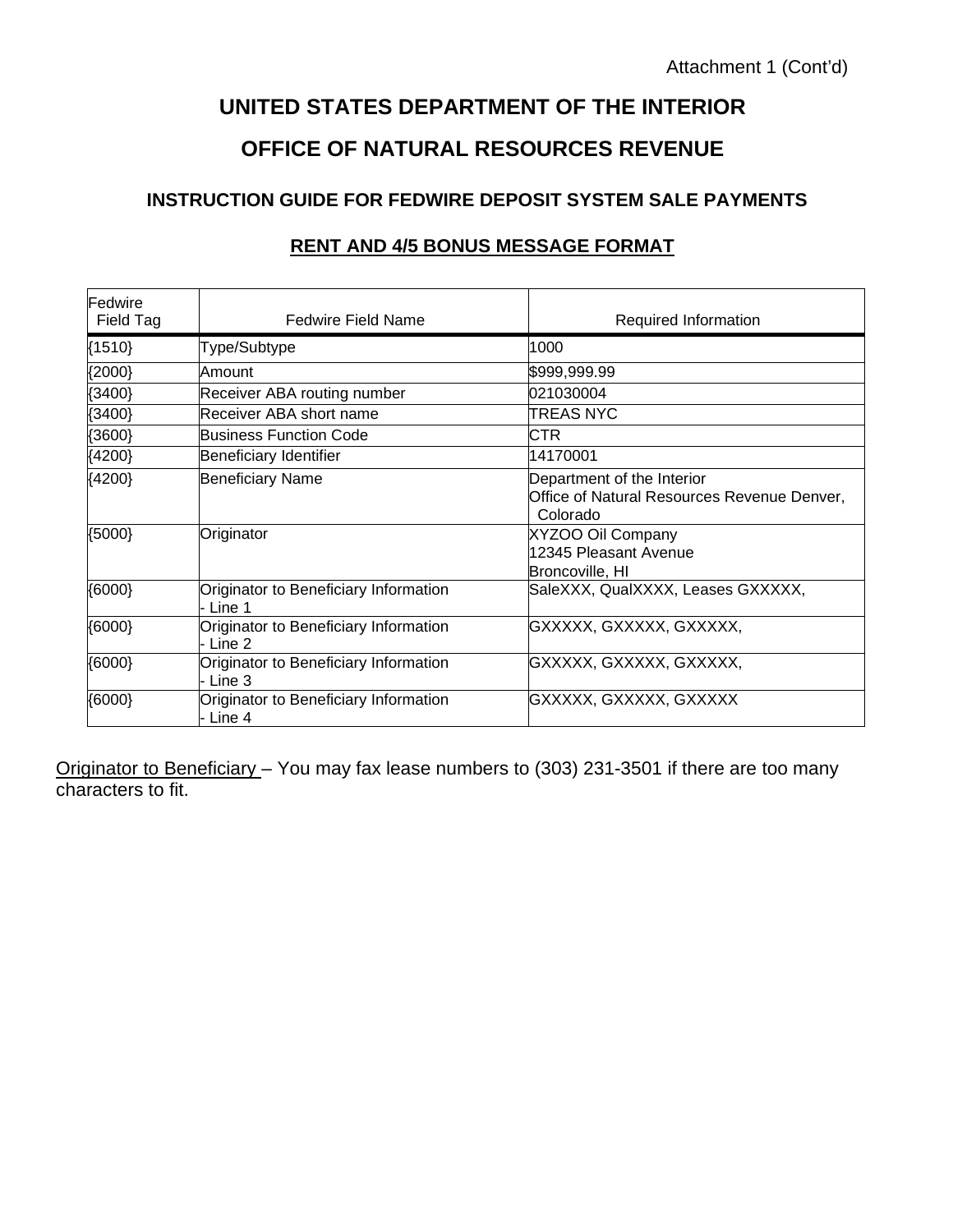# **Sample: Message Format To Pay Rent and 4/5 Bonus**

| <b>Amount of Wire</b>            | \$999,999.99                                     |
|----------------------------------|--------------------------------------------------|
| <b>Receiver FI</b>               | 021030004                                        |
| <b>Business Function</b>         | <b>CTR</b>                                       |
| <b>Beneficiary</b>               | 14170001 Department of Interior                  |
|                                  | <b>Office of Natural Resources Revenue</b>       |
|                                  | Denver, CO                                       |
| Originator                       | XYZOO Oil Company                                |
|                                  | 12345 Pleasant Avenue                            |
|                                  | Broncoville, HI                                  |
| <b>Originator to Beneficiary</b> | Sale222, Qual9999, Leases G3456, G34562, G34563, |
|                                  | G34564, G34565, G34566, G34567, G34568, G34569,  |
|                                  | G34570                                           |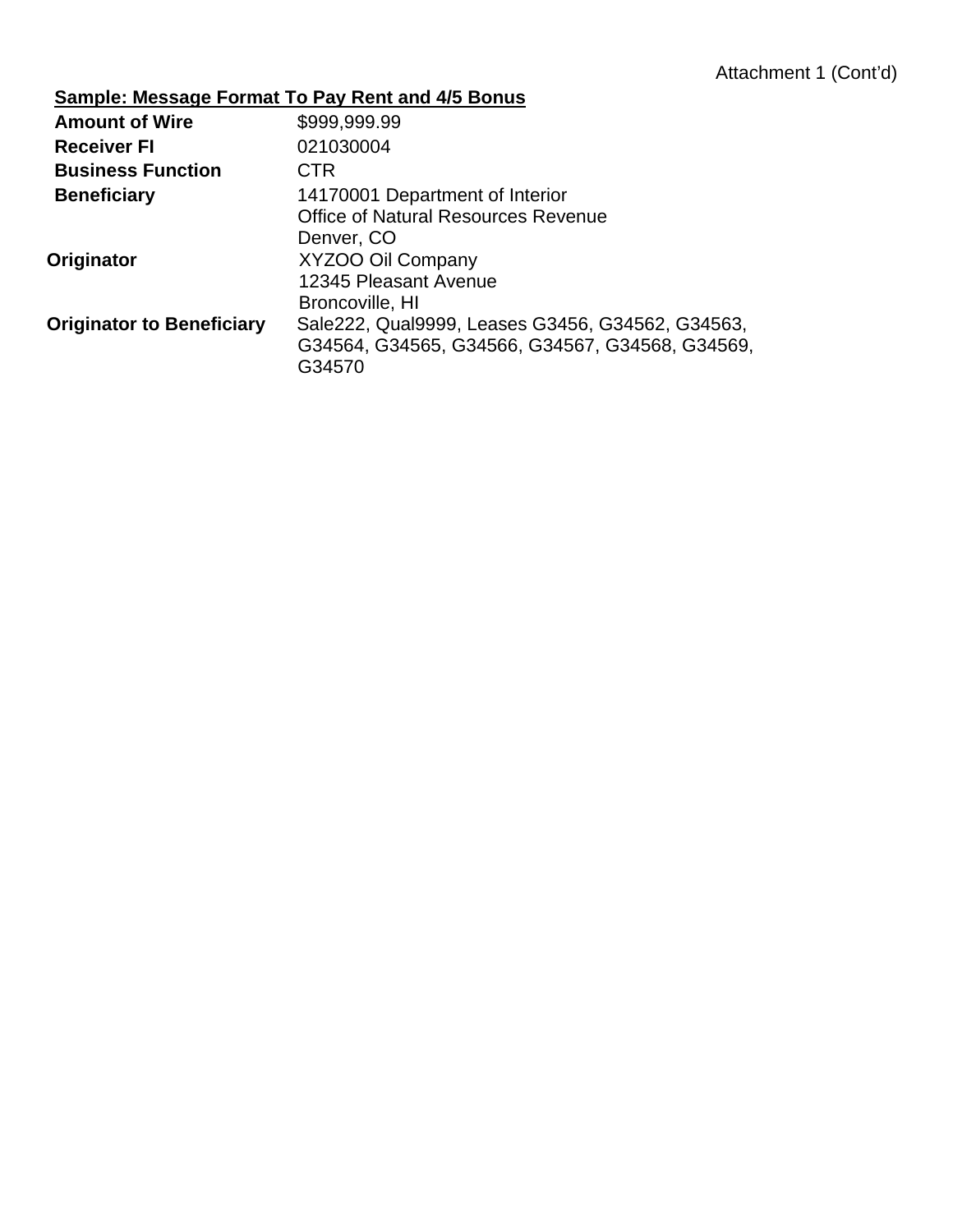# **UNITED STATES DEPARTMENT OF THE INTERIOR OFFICE OF NATURAL RESOURCES REVENUE**

## **INSTRUCTION GUIDE FOR AUTOMATED CLEARING HOUSE SALE PAYMENTS**

## **ACH FUNDS TRANSFER MESSAGE FORMAT (CCD)**

The following form is designed as an aid for the OCS lease sale bidders in providing complete and accurate data to their banks for the payment of the 1/5 bid and 4/5 bonus and first year rental amounts. The following payment record format is for an ACH CCD+ (Cash Concentration and Disbursement plus Addendum).

Payment Record Format

| Data Element Name           | Contents                                                                                                |
|-----------------------------|---------------------------------------------------------------------------------------------------------|
| <b>Bank Name</b>            | <b>CREDIT GATEWAY ACH RECEIVER</b>                                                                      |
| <b>RTN (Routing Number)</b> | 051036706                                                                                               |
| <b>Receiver Name</b>        | Office of Natural Resources Revenue                                                                     |
| <b>Account Number</b>       | 220037                                                                                                  |
| Record Type Code            | 6                                                                                                       |
| <b>Transaction Code</b>     | 22                                                                                                      |
| Addenda Indicator           | '1' [This indicates an Addenda Record is attached; the<br>bidder <i>must</i> attach an Addenda Record.] |